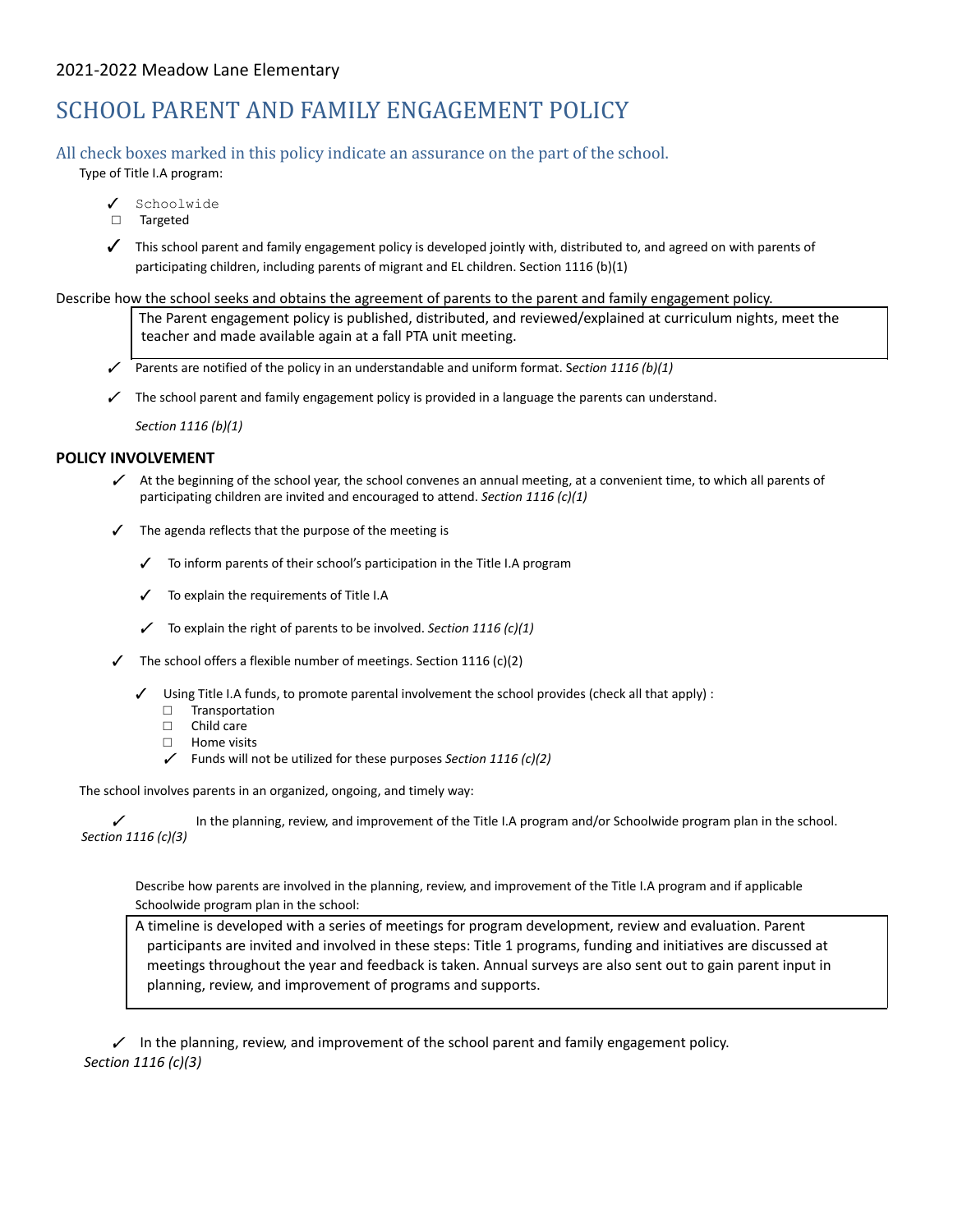Describe how parents are involved in the planning, review, and improvement of the school parent and family engagement policy:

A timeline is developed with a series of meetings for program development, review and evaluation. Parent participants are invited and involved in these steps. Family engagement activities and events are discussed at meetings throughout the year and feedback is taken. The data from the surveys is used to decide which activities our parents were interested in and participated in and which activities were of little or no interest. Annual surveys are also sent out to gain parent input in planning, review, and improvement of programs and supports. An end of the year parent survey will be shared with parents, to gain information on which events parents attended.

The school provides parents of participating children:

 $\checkmark$  Timely information about the Title I.A programs. *Section 1116 (c)(4)(A)*

Describe plans to provide information about the Title I.A programs:

Information about Title IA is reviewed/explained during new parent orientation, published, distributed and explained at curriculum nights, parent teacher conferences, PTA meetings, etc. Information and opportunities for parent involvement are shared through teacher and principals' weekly parent emails.

✓ A description and explanation of the curriculum in use at the school, the forms of academic assessments that are used to measure progress, and the achievement levels of the MAP assessment. Section 1116 (c)(4)(C)

Describe methods and plans to provide a description and explanation of the curriculum, academic assessments, and MAP achievement levels:

The curriculum is made available via district and school websites. Accommodations are made for families without access to the internet. An annual assessment letter is sent home the first of the year and at the point of enrollment. MAP achievement levels are communicated via the Principal's email at the start of the school communication.

- ✓ Opportunities, as appropriate, to participate in decisions relating to the education of their children. S*ection 1116 (c)(4)(C)*
- ✓ Responses to their suggestions as soon as possible. *Section 1116 (c)(4)(C)*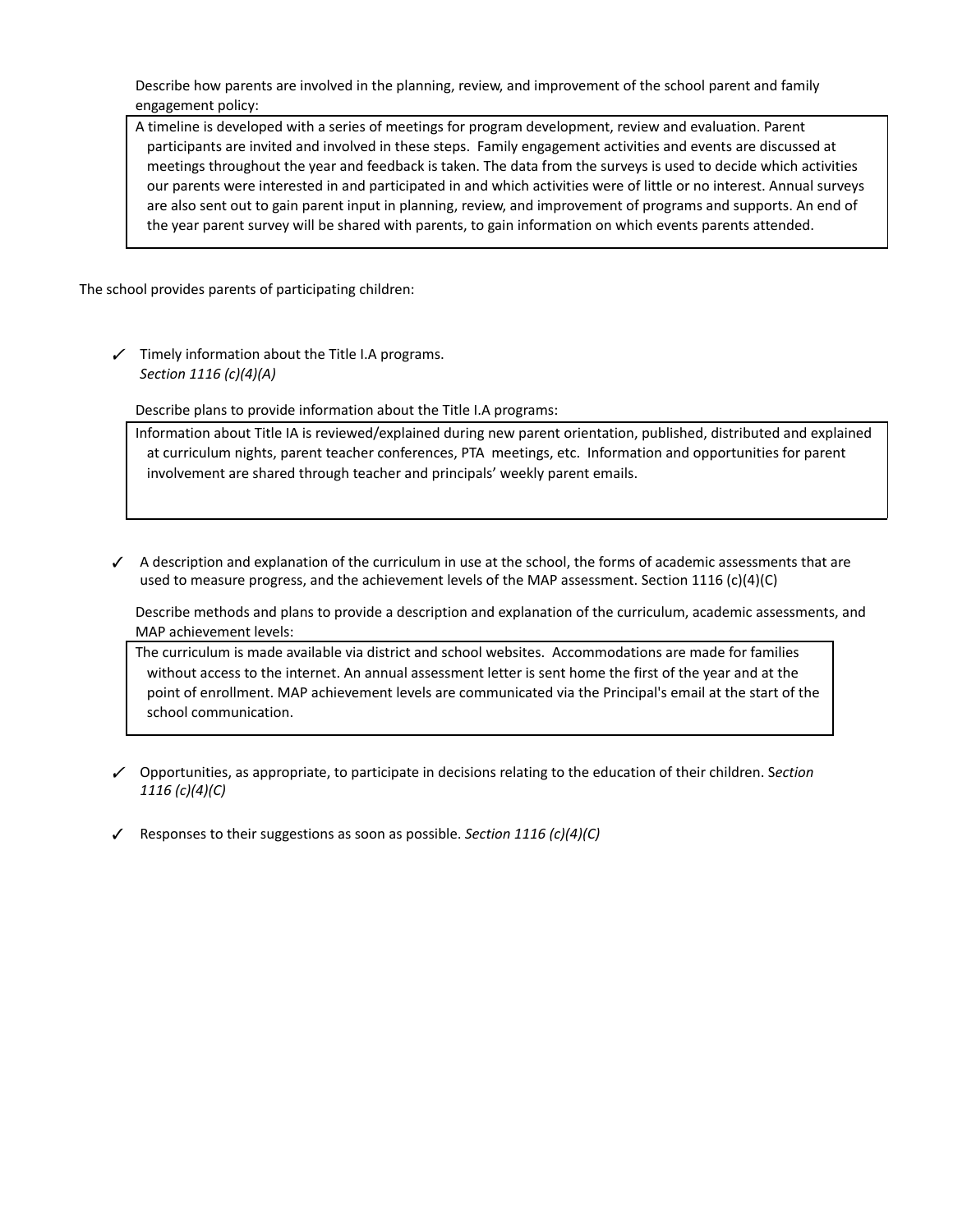## SHARED RESPONSIBILITY FOR HIGH STUDENT ACHIEVEMENT

## School-Parent Compact

The School-Parent Compact outlines how parents, the entire school staff, and students will share the responsibility for improved student academic achievement and the means by which the school and parents will build and develop a partnership to help children achieve the State's high standards. *Section 1116 (d)*

The school jointly develops with parents of Title I.A served children the school-parent compact.

The school-parent compact:

✓ Describes the ways in which all parents will be responsible for supporting their children's learning. *Section 1116 (d)(1)*

The compact addresses attendance, behavior support, homework help, study habits, conversations with children about school, etc.

 $\angle$  Describes the school's responsibility to provide high-quality curriculum and instruction in a supportive and effective learning environment. *Section 1116 (d)(1)*

The compact articulates the mutual responsibilities between school and home for high levels of learning.

- ✓ Addresses the importance of communication between teachers and parents on an ongoing basis through, at a minimum:
	- ✓ Conducting parent-teacher conferences at least annually, during which the compact shall be discussed (required for elementary schools)
	- ✓ Issuing frequent reports to parents on their children's progress
	- ✓ Providing reasonable access to staff, opportunities to volunteer, and observation of classroom activities
	- $\angle$  Ensuring regular two-way, meaningful communication between family members and school staff, and, in a language that family members can understand

*Section 1116 (d)(2)(A) (B),(C),(D)*

## BUILDING CAPACITY FOR INVOLVEMENT

To ensure effective involvement of parents and to support a partnership among the school, parents, and the community to improve student academic achievement, the school:

- ✓ Provides assistance to parents, as appropriate, in understanding
	- o the Missouri Learning Standards,
	- o the Missouri Assessment Program,
	- o local assessments
	- o how to monitor a child's progress, and
	- o how to work with educators to improve the achievement of their child.

Section 1116(e)(1)

### Describe plans to provide assistance:

This communication occurs in digital and letter form to parents, through personal communications with the school counselor, administration, teachers, newsletters, and with district administrative support.

✓ Provides materials and training to help parents work with their children to improve achievement. *Section 1116 (e)(2)*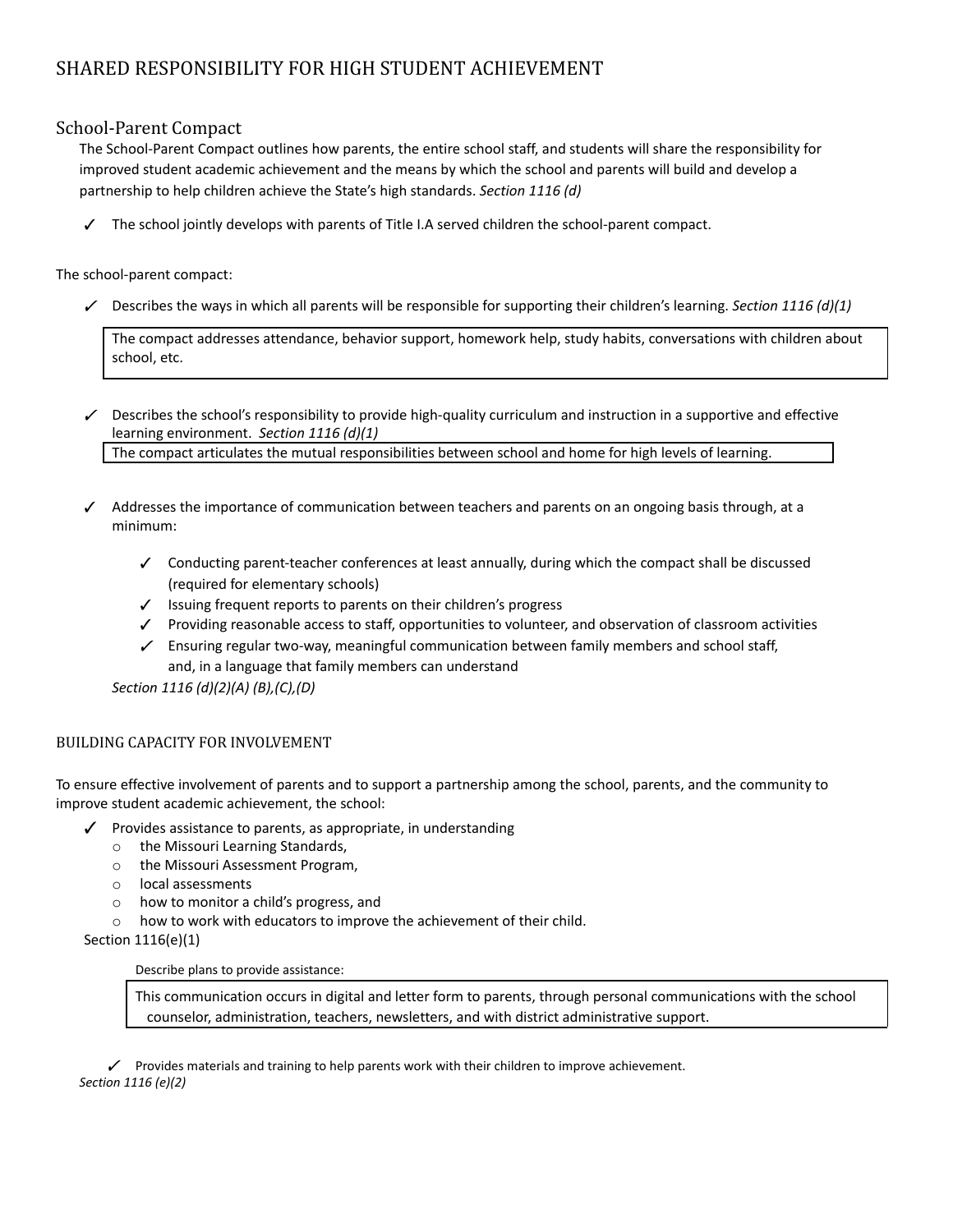Describe plans to provide materials and training:

Various parent involvement nights occur and corresponding materials are provided for parents to support their children. Topics include curriculum, grade level learning standards, technology, MAP preparation, bullying, social/emotional well-being, special programs of interest, equity, and parent involvement opportunities etc.

 $\angle$  Educates teachers, specialized instructional support personnel, principals, and other school leaders, and other staff, with the assistance of parents, in the value and utility of contributions of parents, and in how to reach out to, communicate with, and work with parents as equal partners, implement and coordinate parent programs, and build ties between parents and the school. *Section 1116 (e)(3)*

Describe plans to educate school personnel regarding working with parents:

Professional development is provided directly by the principal, counselor, teacher leaders and at times, other professional resources.

To ensure effective involvement of parents and to support a partnership among the school, parents, and the community to improve student academic achievement, the school:

To the extent feasible and appropriate, coordinates and integrates parent involvement programs and activities with other Federal, State, and local programs, including public preschool programs, and conducts other activities, such as parent resource centers, that encourage and support parents in more fully participating in the education of their children. *Section 1116 (e)(4)*

Describe plans to coordinate and integrate:

The school works with local law enforcement, mental health providers, Lee's Summit Cares, PTA, etc. to encourage parent participation in their child's education.

- ✓ Ensures that information related to school and parent programs, meetings, and other activities is sent to the parents of participating children in a format and, in a language, the parents can understand. Section 116 (e)(5)
	- ✓ Provides reasonable support for parental involvement activities under this section as parents may request. *Section 1116 (e)(14)*

## Optional additional assurances:

To ensure effective involvement of parents and to support a partnership among the school, parents, and the community to improve student academic achievement, the school: (optional; check if applicable)

- $\checkmark$  Involves parents in the development of training for teachers, principals, and other educators to improve the effectiveness of parent involvement training. *Section 1116 (e)(6)*
- ✓ Provides necessary literacy training from Title I funds if the local educational agency has exhausted all other reasonably available sources of funding for literacy training. *Section 1116 (e)(7)*
- ✓ Pays reasonable and necessary expenses associated with local parental involvement activities, including transportation and child care costs, to enable parents to participate in school-related meetings and training sessions. *Section 1116 (e)(8)*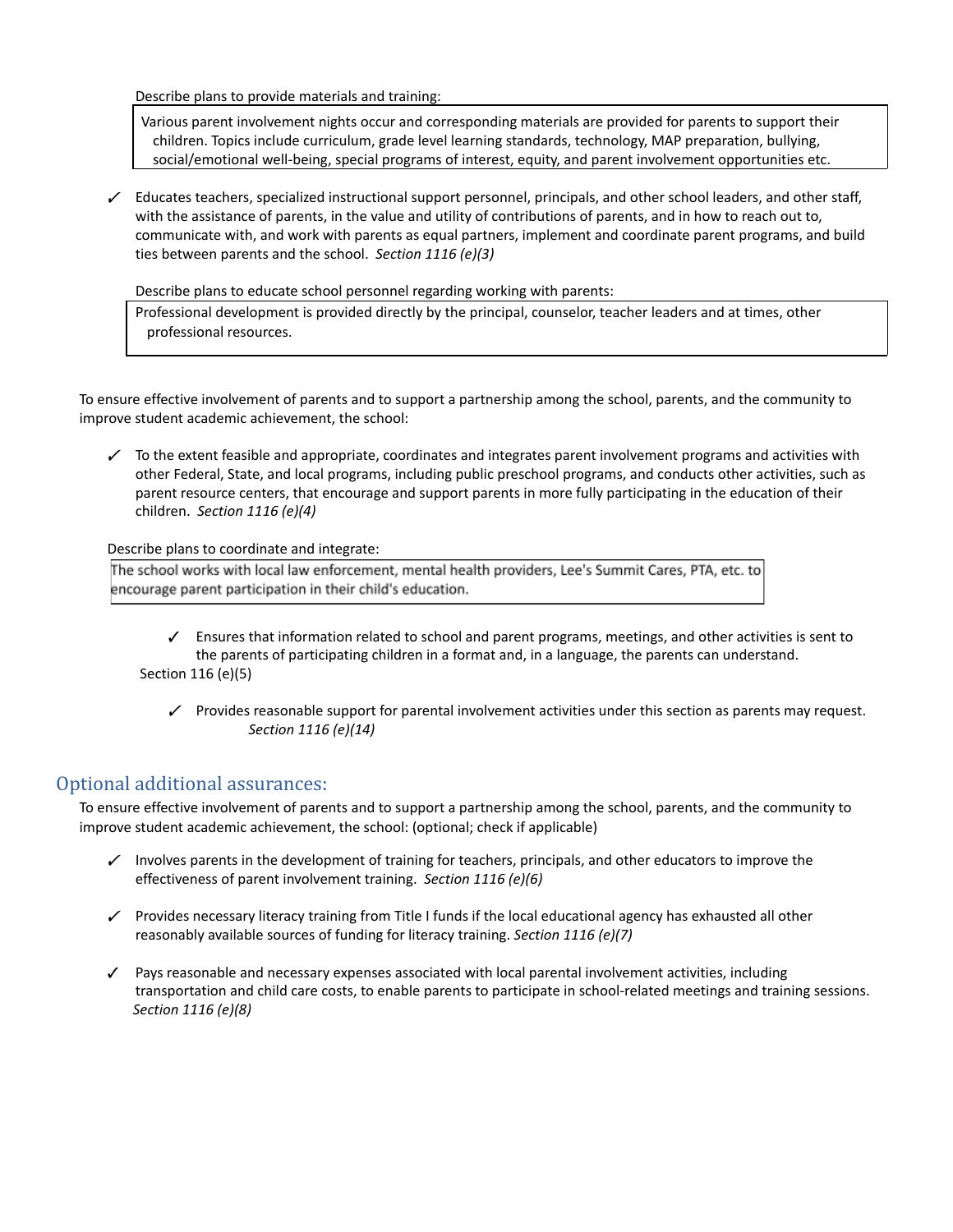- *□* Trains parents to enhance the involvement of other parents. *Section 1116 (e)(9)*
- $\checkmark$  Arranges school meetings at a variety of times, or conducts in-home conferences between teachers or other educators, who work directly with participating children, with parents who are unable to attend conferences at school, in order to maximize parental involvement and participation. Adopts and implements model approaches to improving parental involvement. *Section 1116 (e)(10)*
	- *□* May adopt and implement model approaches to improving parental involvement. *Section 1116 (e)(11)*
	- *□* Establishes a districtwide parent advisory council to provide advice on all matters related to parental involvement in Title I programs. *Section 1116 (e)(12)*

May develop appropriate roles for community-based organizations and businesses in parent involvement activities. ✓ *Section 1116 (e)(13*)

## **ACCESSIBILITY**

In carrying out the parent and family engagement requirements of the Title I program, the school, to the extent practicable,

- ✓ Provides opportunities for the informed participation of parents and family members, including:
	- ✓ Parents and family members who have limited English proficiency.

Parents and family members with disabilities.

- ✓ Parents and family members of migratory children. *Section 1116 (f)*
- ✓ Provides information and school reports in a format and, in a language parents understand. *Section 1116 (f)*

## COMPREHENSIVE NEEDS ASSESSMENT (school level)

### *Section 1114(b)(6)*

- ✓ A comprehensive needs assessment of the entire school has been conducted.
- ✓ The needs assessment includes analysis of the achievement of students in relation to the Missouri Learning Standards.

### NEEDS ASSESSMENT: SCHOOL PROFILE

### **Student Demographics**

The following data regarding **student demographics** has been collected, retained, and analyzed:

- ✓ *Enrollment*
- ✓ Grade level
- ✓ Ethnicity
- ✓ Attendance
- ✓ Mobility
- ✓ Socioeconomic status
- ✓ Discipline
- ✓ Limited English Proficiency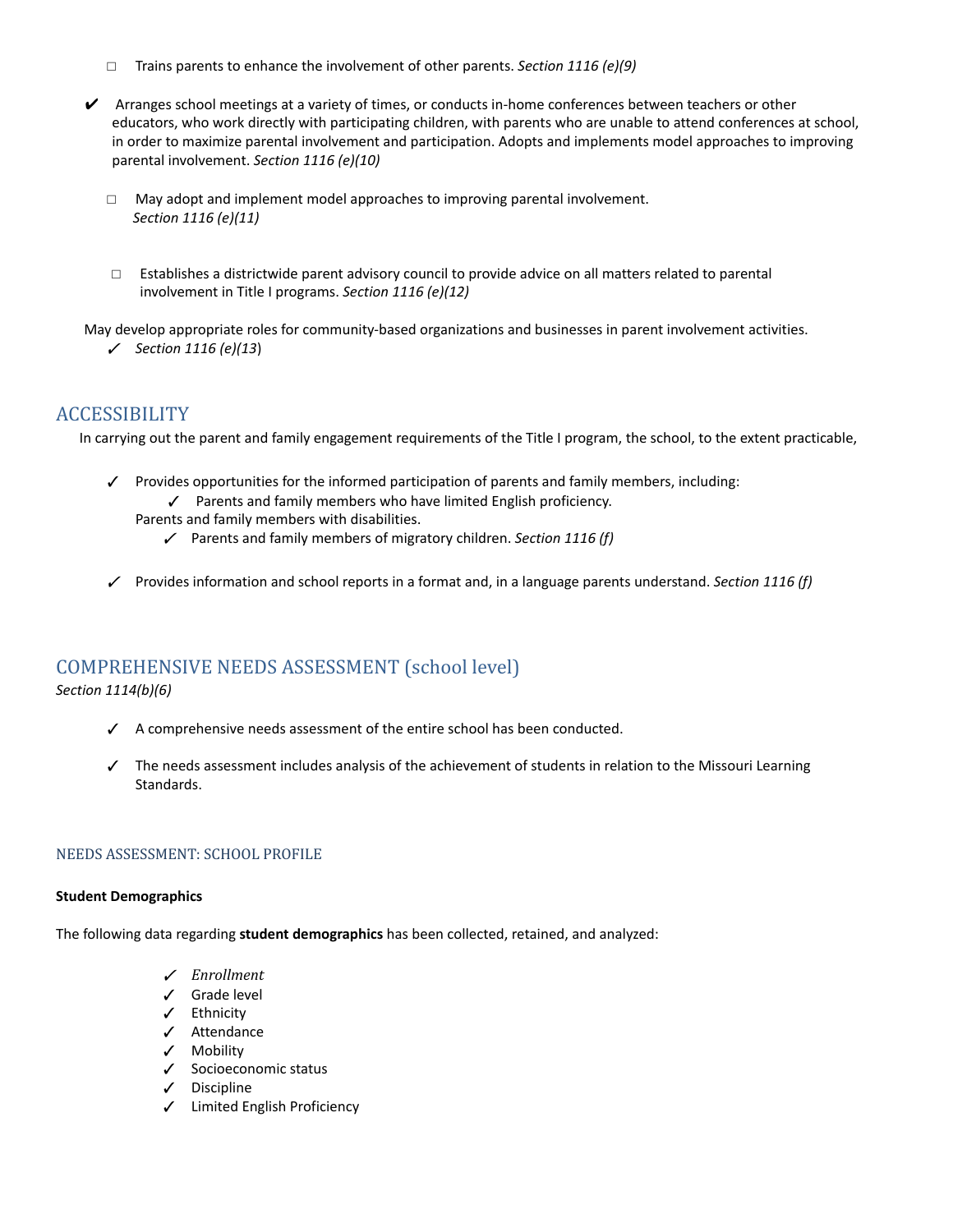Summarize the analysis of data regarding **student demographics**:

#### Strengths:

MLE families seek high quality education and high levels of learning for their children and possess willingness to partner with the school. Student trend data indicates MLE students' achievement has risen in the areas of ELA and Math.

#### Weaknesses:

Demographic Profile: Meadow Lane Elementary is a very diverse school composed of students from varying socioeconomic and cultural backgrounds. We are a suburban school addressing multiple issues often found in the urban core. These include high transient rates, concerning student achievement, homelessness, students being raised by family members or in foster care, lack of proper nutrition, poor medical care, students /families in poverty, lack of mental health services, lack of early childhood involvement, and parents struggling with parenting skills.

### If indicated, state need(s) identified pertaining to **student demographics**:

A diverse building made up of students from varying socioeconomic and cultural backgrounds. We are a suburban school addressing multiple issues often found in the urban core. These include high transient rates, lack of proper nutrition, poor medical care, students/families in poverty, lack of early childhood involvement, and under-resourced families. Our students lack exposure to technology and STEAM areas of learning. Our students need assistance with social, emotional regulation, health and wellness. These areas require staff support and intervention through MTSS.

### **Student Achievement**

The following data regarding **student achievement** has been collected, retained, and analyzed:

- ✓ MAP results by content area and grade level, including multi-year trends (required)
- ✓ MAP results by ESEA Annual Measurable Objective: comparative data showing performance of disadvantaged students against all other meaningful categories of students in the school; comparison of performances of students in various subgroups (required)
- □ Completion rates: promotion/graduation rate, retention rates (if applicable)
- □ Post-Secondary trends: students attending and/or completing post-secondary schools, students accepted in the armed forces (if applicable)
- □ Other performance indicators used in analysis:

### Summarize the analysis of data regarding **student achievement**:

### Strengths:

Meadow Lane Elementary evaluated academic programming and performance by analyzing local assessment data, demographic data, and MSIP 5, APR data (school), MAP achievement level summaries, demographic data and achievement gap data. Local assessment data includes: AIMSweb data, IStation data, NWEA data, individual MAP results for students, and standards based progress reports. The group analyzed the at-risk incident rates, special education rates, transient rates of students, attendance rates, assessment data and the educational environment of our students over the past several years.

#### Weaknesses:

Our MLE students still possess one of the lowest attendance rates in the Lee's Summit School District, averaging barely 90% of 90% of our students possessing this minimum daily rate of attendance. The data drill down process revealed that the proficiency rate for all students and the super-sub group is below the target level in English Language Arts and especially in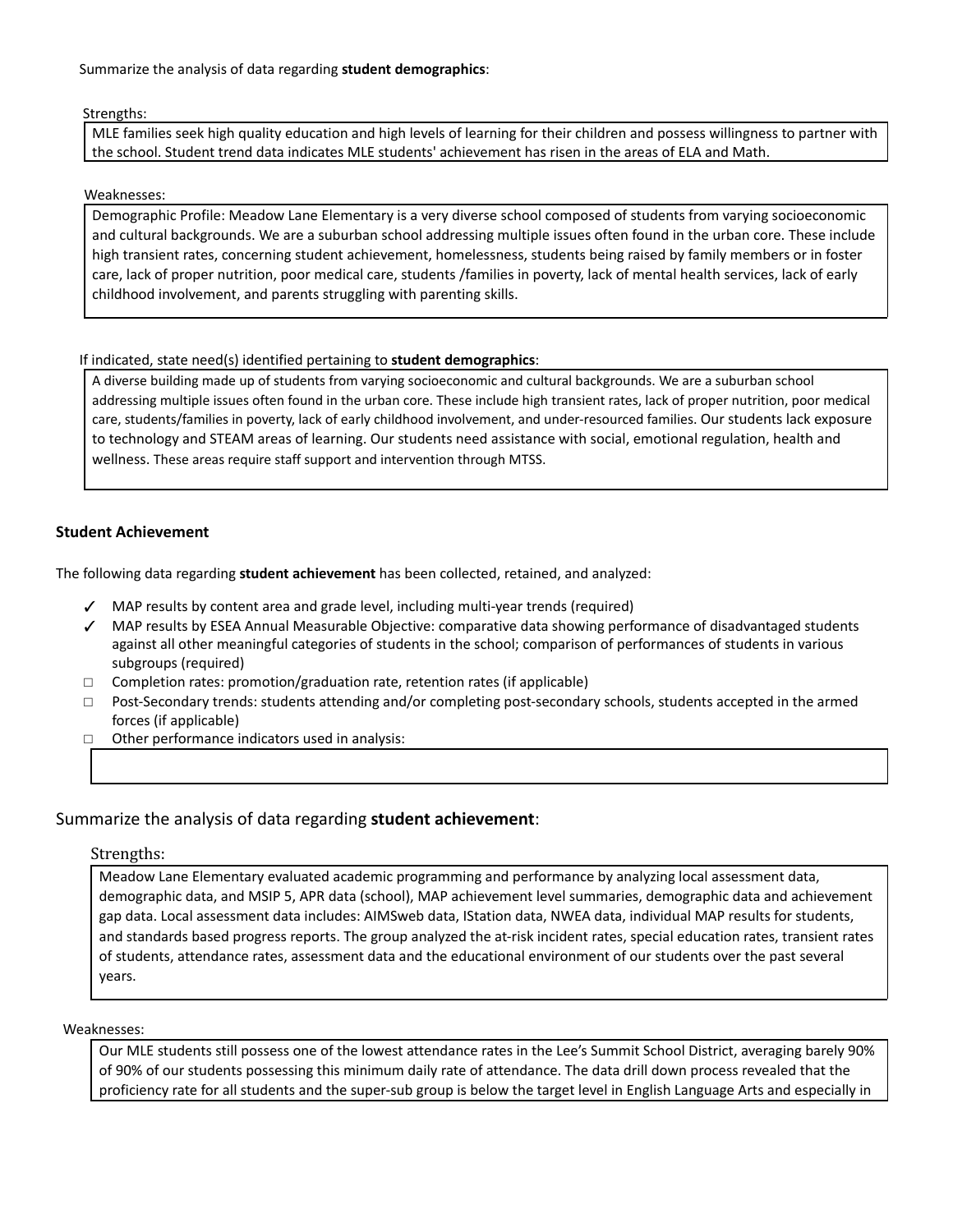Mathematics. While Meadow Lane students have made growth, however, using the data collected, students have still been identified "at-risk" in ELA or Math.

#### If indicated, state need(s) identified pertaining to **student achievement**:

Continued intervention plan with specific interventions for our at risk students. Continued focus on improving attendance with incentives provided.

### **Curriculum and Instruction**

Data has been collected, retained, and analyzed regarding each of the following factors of **curriculum and instruction** at the school:

- ✓ Learning expectations
- ✓ Instructional program
- ✓ Instructional materials
- ✓ Instructional technology
- ✓ Support personnel

Summarize the analysis of data regarding **curriculum and instruction**:

#### Strengths:

There is consistent execution of the district curriculum and consistent resources with grade level expectations upon a wide review of data including MAP 3-6th grade , NWEA 2-6th grade , AIMsweb, formative assessments, etc. Our staff continue to receive on-going professional development on grade level expectations and the implementation of district wide resources.

#### Weaknesses:

NEE indicator data from teacher evaluations indicate instructional opportunities to integrate social emotional instruction into daily lessons.. While we do not have a system wide curriculum and resources for SEL. Increased focus on culturally responsive teaching and trauma informed care professional development, will be important with ever changing demographics and the additional numbers in our enrollment of ELL students.

If indicated, state need(s) identified pertaining to **curriculum and instruction**:

Continue to implement a response to instruction and MTSS model that allows for regular progress monitoring of learning and interventions based on data. MLE will be piloting a social emotional curriculum from Collaborative Classrooms and our staff will receive ongoing professional development. MLE could also benefit from an Associate teacher to pull small groups of at risk students to focus on SEL skills as well as academic skills.

### **High Quality Professional Staff**

Data has been collected, retained, and analyzed regarding each of the following factors of a **high quality professional staff**:

- ✓ Staff preparation
- ✓ Core courses taught by appropriately certified teachers
- ✓ Staff specialists and other support staff
- ✓ Staff demographics
- ✓ School administrators

Summarize the analysis of data regarding **high quality professional staff:**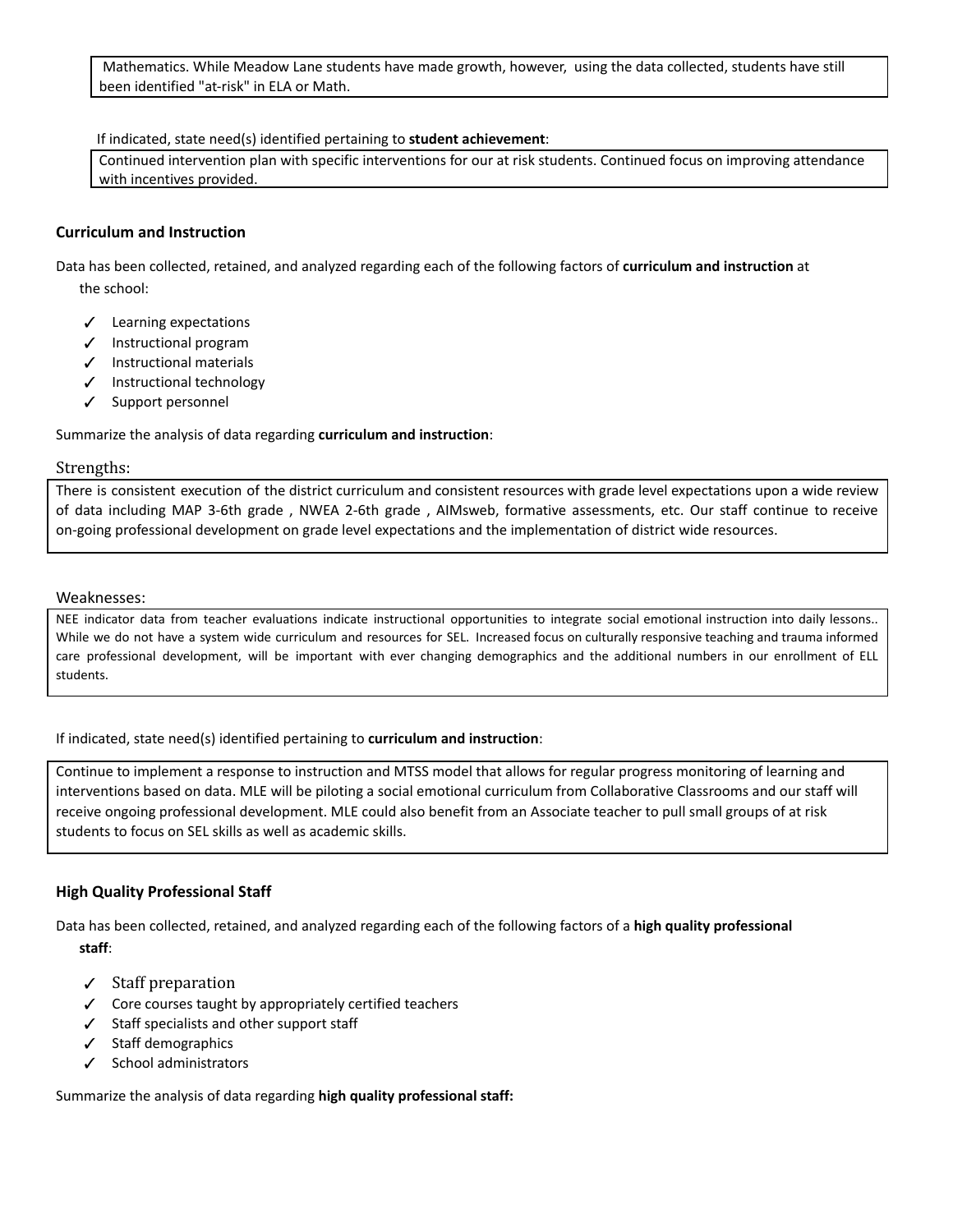Strengths:

71 percent of Meadow Lane teachers have earned tenure and hold a master's degree or higher in their education. MLE staff has begun their professional development in working with students from various cultures and 1st languages other than English. High quality professional development has been ongoing this past year and integrating Project Based Learning and STEAM projects in our tier 1 instruction.

## Weaknesses:

Continue to expand the diversity of staff to more closely represent the student population.

## If indicated, state need(s) identified pertaining to **high quality professional staff:**

Continue professional development in behavior, social, emotional support strategies and trauma- informed care. MLE staff should continue their work with PBL learning and ELL training. MLE dminstration is making a concentrated effort to find and hire high quality, minority staff to support our students.

## **Family and Community Engagement**

Data has been collected, retained, and analyzed regarding each of the following factors of **family and community engagement** at the school:

- ✓ Parental involvement
- ✓ Communication with parents
- ✓ Policy involvement
- ✓ Parent education
- ✓ Support for special needs and underserved
- ✓ Health services

## Summarize the analysis of data regarding **family and community engagement:**

### Strengths:

Parent "Love and Logic" classes are offered through Lee's Summit Cares and our Great Beginning Early Childhood program, to provide parenting information and support. Parent "Learning or Literacy Nights" are offered three-four times a year with a focus on Math, Reading, and Technology. MLE will continue the "Watch DOGS" program to connect our students to positive, male role models within our community.

### Weaknesses:

Continue to increase participation in school and academic events. Ensure families representing our student demographics are participating in opportunities to connect with the school.

### If indicated, state need(s) identified pertaining to **family and community engagement:**

Continue to increase participation. Ensure families representing our student demographics are participating in opportunities to connect with the school.

## **School Context and Organization**

Data has been collected, retained, and analyzed regarding each of the following factors of **school context and organization** at the school:

- ✓ School mission/vision
- ✓ Average class size
- ✓ School climate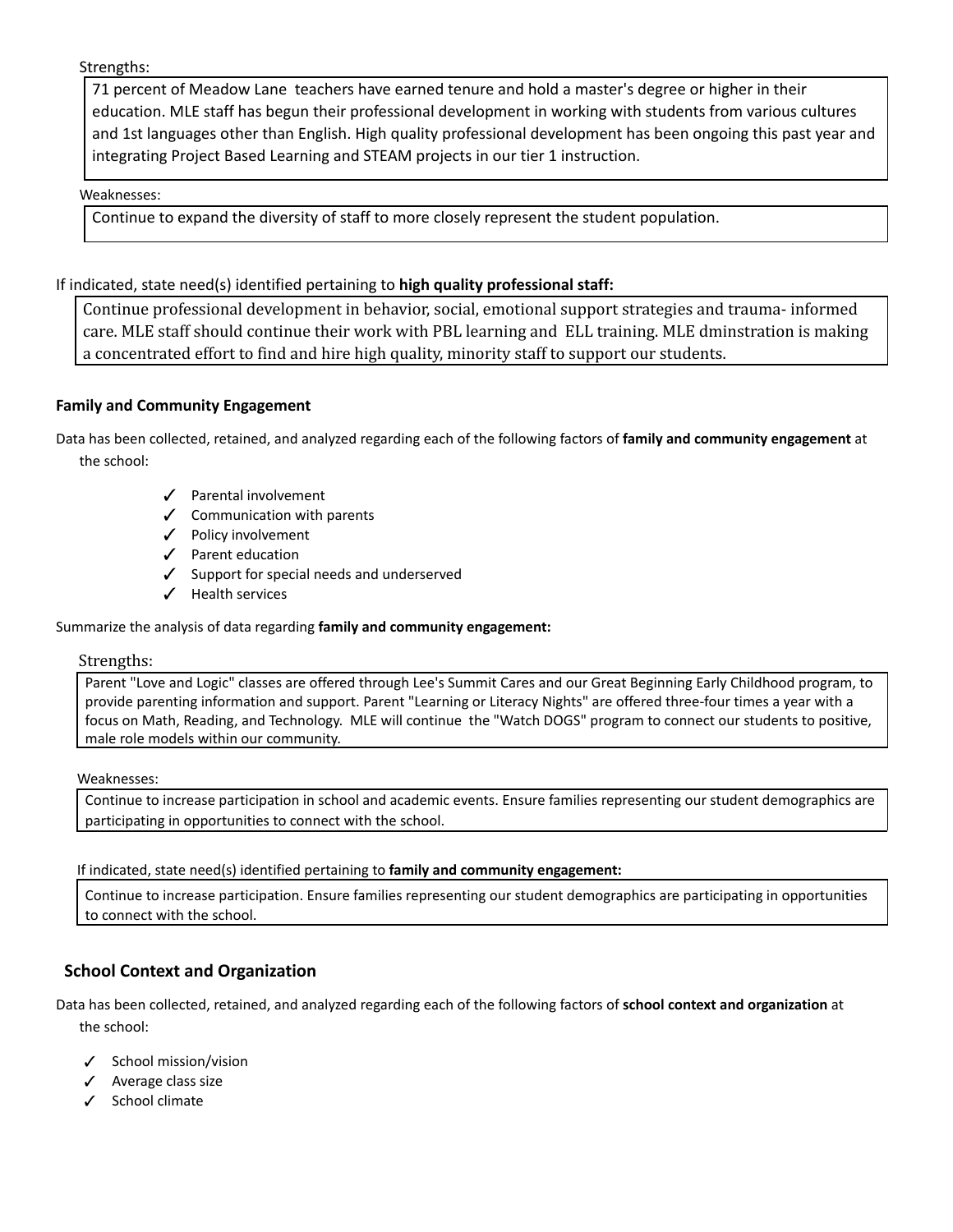- Management and governance
- Student discipline policy

### Summarize the analysis of data regarding **school context and organization:**

### Strengths:

Behavior RtI is providing behavioral and social emotional support for students and staff. MLE staff have a proactive focus on culture, climate and assisting families facing trauma.

Weaknesses:

Class size is always an area of focus. Annual review with all stakeholders regarding the mission and vision of the school is important.

If indicated, state need(s) identified pertaining to **school context and organization**:

Increased need for early learning for our young learners as they enter into KIndergarten and school with minimal or no exposure to a school environment or expectations. This is an area that needs direct intervention as our pre-K students come in with little or no exposure to school and formalized learning.

## NEEDS ASSESSMENT: IDENTIFYING PRIORITIES

"In most schools, conducting a comprehensive needs assessment will result in the identification of a large number of issues that could be addressed to improve the achievement of students. However, no school should attempt to address every identified need in a single year. Most planning experts suggest that schools prioritize their major issues and address no more than three of the most important…" *(Designing [Schoolwide](http://dese.mo.gov/sites/default/files/Schoolwide_Plan_03_06.pdf) Programs Non-Regulatory Guidance, March 2006)*

List and number, in order of priority, the critical needs identified in the school profile.

Prioritized needs:

| Continue to implement a Multi-Tiered-System of Support and close the achievement gap of our diverse learners. |
|---------------------------------------------------------------------------------------------------------------|
| Meet the behavioral, social, emotional needs of our students.                                                 |
| Continue to increase parent engagement.                                                                       |

## **SCHOOLWIDE PROGRAM PLAN**

All check boxes marked in this policy indicate an assurance on the part of the school.

This Schoolwide Program Plan is developed with the involvement of parents and other members of the community to be served and individuals who will carry out the plan. *Section 1114 (b)(2)*

| <b>Federal Programs Plan Development</b><br>Team Member |              |  |
|---------------------------------------------------------|--------------|--|
|                                                         |              |  |
| Parent                                                  | Amanda Hanna |  |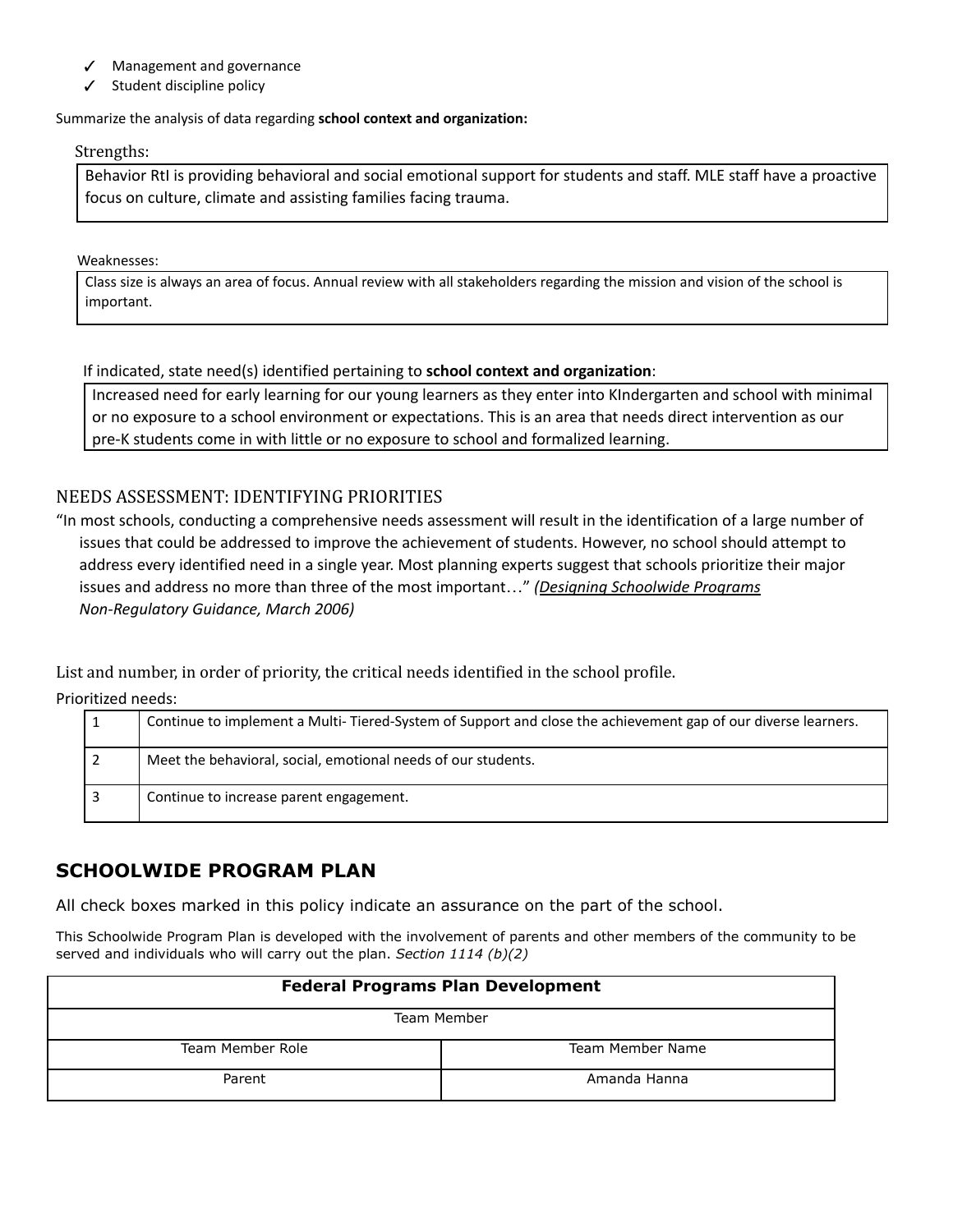| Teacher                     | <b>Schelly Ethetton</b>                                                          |
|-----------------------------|----------------------------------------------------------------------------------|
| Principal                   | Dr. Sheryl Cochran / Dr. Christine Johnson                                       |
| <b>Other Administrators</b> | Micah Fritz                                                                      |
| Teacher                     | Mindy Nix                                                                        |
| Teacher                     | Stephanie Bertz                                                                  |
| Parent                      | <b>Britney Keller</b>                                                            |
| Parent                      | Jodi Light                                                                       |
| Other School Personnel      | Sharon Meece                                                                     |
| Other School Personnel      | Jennifer Mack                                                                    |
| Parent                      | Kaci Moran                                                                       |
|                             |                                                                                  |
|                             | <b>Plan Development Meeting Dates</b><br>(Indicate a meeting date for each plan) |
| <b>Meeting Date</b>         | 9/11/2020                                                                        |
| Meeting Date                | 10/7/2020                                                                        |
| Meeting Date                | 12/3/2020                                                                        |
| Meeting Date                | 02/05/2021                                                                       |
| Meeting Date                | 5/10/21                                                                          |

## **COORDINATION WITH OTHER FEDERAL, STATE, AND LOCAL PROGRAMS**

*Sections 1112(a)(1)(B), 1114(b)(5)*

This plan has been developed, if appropriate and applicable, in coordination with other Federal, State, and local services, resources, and programs.

Mark all programs that will be coordinated and integrated as part of the development of the Consolidated Federal Programs plan

| <b>Coordination with Other Federal Programs</b> |                       |                                                            |  |
|-------------------------------------------------|-----------------------|------------------------------------------------------------|--|
| <b>Federal Titles/Acts</b>                      | Program               | Representative                                             |  |
|                                                 | <b>Representative</b> | Role                                                       |  |
| Title I School Improvement (a)                  | Dr Jennifer Kephart   | Associate Superintendent of<br><b>Academic Services</b>    |  |
| Title I.D Delinguent                            | Dr Don Andrews        | Assistant Superintendent of<br>Secondary Education         |  |
| Title II.A                                      | Dr. Kevin Daniel      | <b>Executive Director of Professional</b><br>Development   |  |
| Title III EL                                    | Dr. Christy Barger    | Assistant Superintendent of Equity<br>and Student Services |  |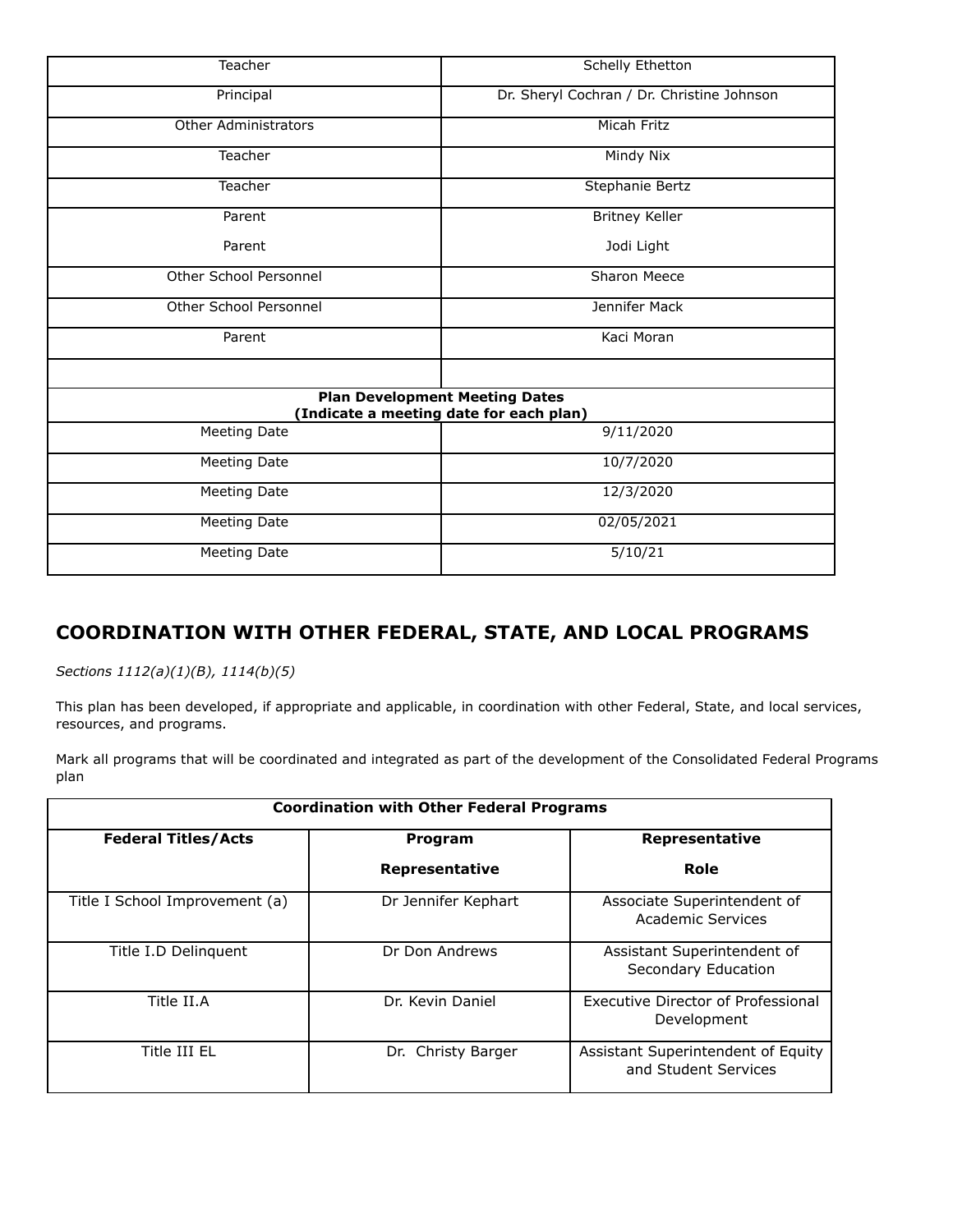| Title III Immigrant | Dr. Christy Barger   | Assistant Superintendent of Equity<br>and Student Services |
|---------------------|----------------------|------------------------------------------------------------|
| Title IV.A          | Dr. Jennifer Kephart | Associate Superintendent of<br>Academic Services           |
| McKinney-Vento      | Dr. Christy Barger   | Assistant Superintendent of Equity<br>and Student Services |

## **STRATEGIES TO ADDRESS SCHOOL NEEDS** *Section 1114 (b)(7)(A)*

✓ The following strategies will be implemented to address prioritized school needs: (check all that apply)

| ✔ |  | <b>Supplemental Instruction</b> |
|---|--|---------------------------------|

| Subject areas and grade levels to be served (mark all that apply) |                                                                                                                                                                |  |  |
|-------------------------------------------------------------------|----------------------------------------------------------------------------------------------------------------------------------------------------------------|--|--|
| Math                                                              | $K$ $V$ $1$ $V$ $2$ $V$ $3$ $V$ $4$ $V$ $5$ $V$ $6$ $V$ $7$ $8$ $9$<br>10<br>11 12                                                                             |  |  |
| Reading                                                           | K V 1V 2V 3V 4V 5V 6V 7 8 9<br>10<br>11 12                                                                                                                     |  |  |
| <b>Communication Arts</b>                                         | $K$ $V$ $1$ $V$ $2$ $V$ $3$ $V$ $4$ $V$ $5$ $V$ $6$ $V$ $7$ $8$<br>$9$ $\Box$<br>10<br>12<br>11                                                                |  |  |
| Science                                                           | K□ 1□ 2□ 3□4 □ 5□ 6□ 7□ 8□ 9□ 10□ 11□ 12□                                                                                                                      |  |  |
| Other                                                             | $K \square$ 1 $\square$ 2 $\square$ 3 $\square$ 4 $\square$ 5 $\square$ 6 $\square$ 7 $\square$ 8 $\square$ 9 $\square$ 10 $\square$ 11 $\square$ 12 $\square$ |  |  |

Delivery of supplemental instruction services (check all that apply)

- □ Early Literacy
	- Preschool
- ✓ Pull out/resource classroom
- ✓ Push in/regular classroom
- □ Reading Recovery
- □ Summer School
- □ Other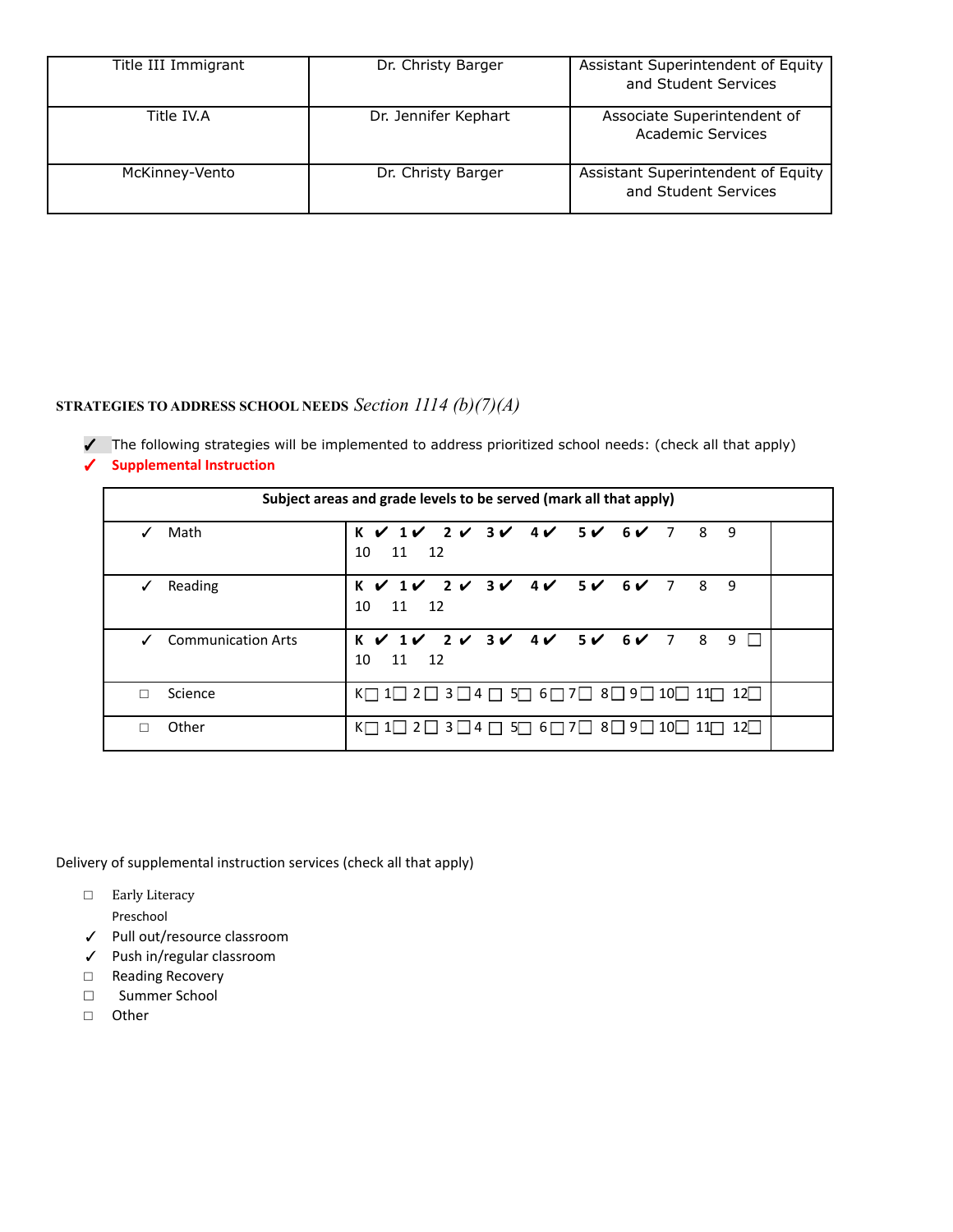| Instructional personnel                          |                 |                   |                         |  |
|--------------------------------------------------|-----------------|-------------------|-------------------------|--|
|                                                  | <b>Teachers</b> | Paraprofessionals | <b>Others</b>           |  |
| Supplemental Reading or English<br>Language Arts |                 | $\overline{ }$    |                         |  |
| <b>Supplemental Mathematics</b>                  |                 |                   |                         |  |
| <b>Supplemental Science</b>                      |                 |                   |                         |  |
| Other: Interventionist                           |                 |                   | $\overline{\mathbf{v}}$ |  |

#### □ Class size reduction

| Grade Levels          |                                                                                                                                        |
|-----------------------|----------------------------------------------------------------------------------------------------------------------------------------|
|                       |                                                                                                                                        |
| Math Instruction Only | $K \square 1 \square 2 \square 3 \square 4 \square 5 \square 6 \square 7 \square 8 \square 9 \square 10 \square 11 \square 12 \square$ |

- ✓ Professional Learning Communities
- ✓ Schoolwide Positive Behavior Support
- ✓ Response to Intervention
- □ Other

The strategies will (mark all that apply)

- ✓ Provide opportunities for all children, including subgroups of students, to meet the challenging Missouri Learning Standards.
- ✓

Description of how strategy/strategies will provide

```
A regular review of student data and effective instructional practices help our
staff assist students to meet the challenging Missouri Learning Standards. These
also encourage student monitoring of their own learning goals and progress.
```
✓ Use methods and instructional strategies that strengthen the academic program in the school.

Description of how strategy/strategies will strengthen

Staff will continue to receive professional development on and implement instructional best strategies integrated with Project Based Learning and Problem Based Learning.

⬜ Increase the amount of learning time

- ❏ Extended school year
- □ Before-and/or after-school programs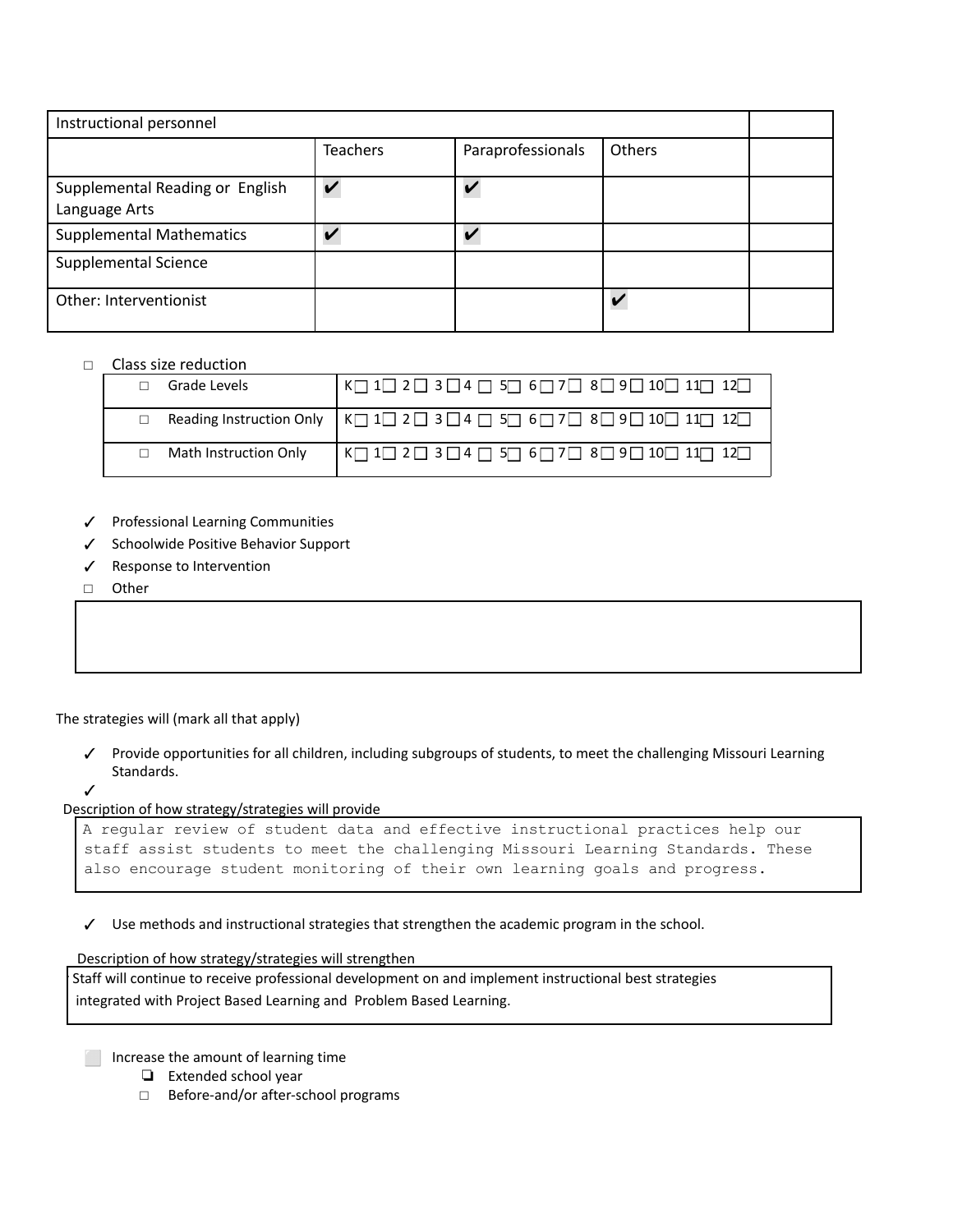#### □ Summer program

□ Other

## □ Help provide an enriched and accelerated curriculum

## Description of how strategy will provide

Activities will (mark all that apply)

✓ Address the needs of all children in the school, but particularly the needs of those at risk of not meeting the Missouri Learning Standards.

Description of how strategy/strategies will address

Strategies will be utilized during intervention blocks and during pre-teaching of curriculum standards. Response to instruction and corresponding intervention resources will assist students in meeting individual goals.

Activities will (mark all that apply)

## ✓ **Improve students' skills outside the academic subject areas**

- ✓ Counseling
- ✓ School-based mental health programs
- ✓ Specialized instructional support services
- □ Mentoring services
- □ Other

Social Emotional Learning will be a big focus for our MLE staff and students this year, using the new Collaborative Classroom SEL Curriculum.

## **□ Helping students prepare for and become aware of opportunities for postsecondary education and the workforce**

- □ Career/technical education programs
- □ Access to coursework to earn postsecondary credit
	- □ Advanced Placement
	- □ International Baccalaureate
	- □ Dual or concurrent enrollment
	- □ Early college high schools
	- □ Other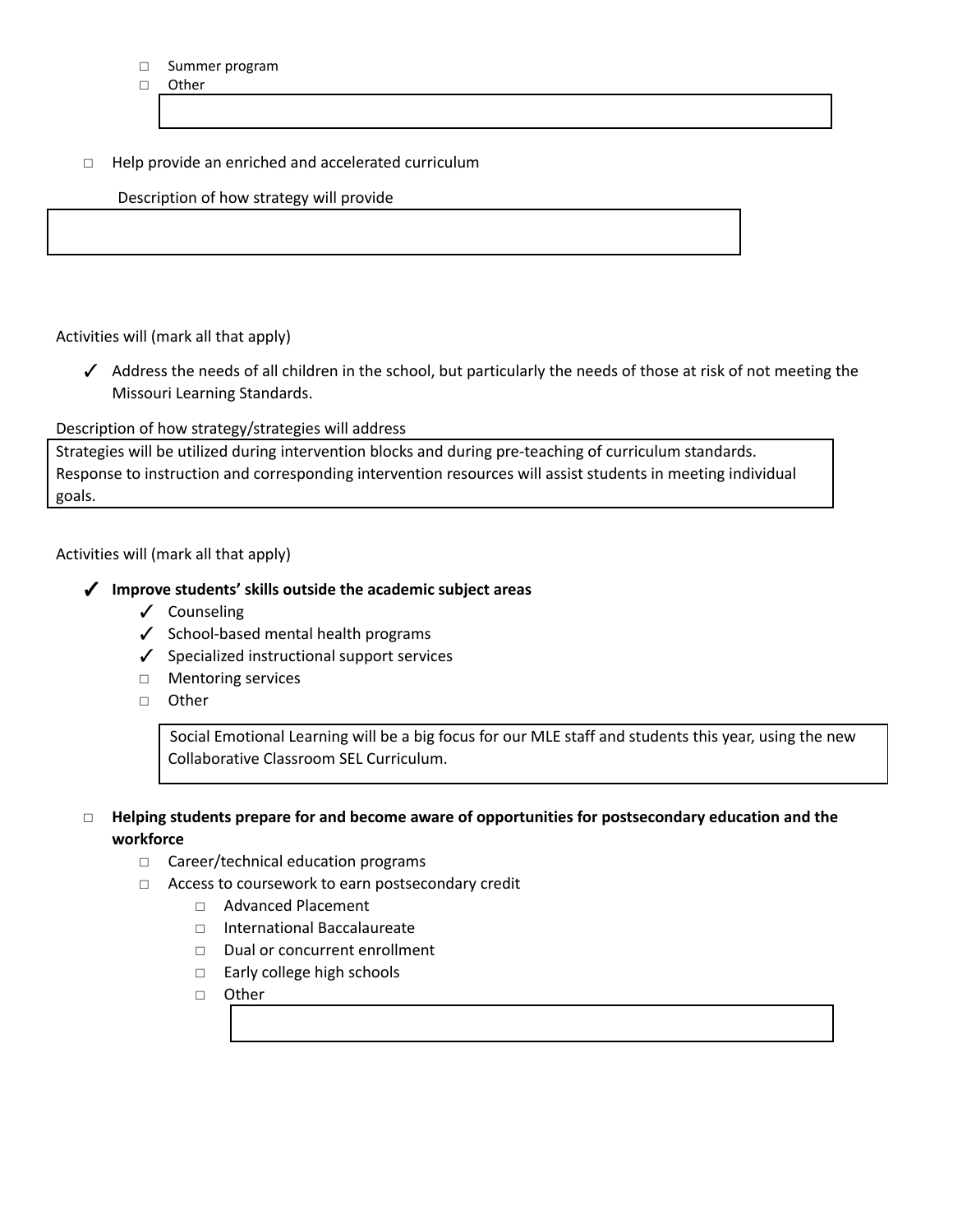✓ **Implementing a schoolwide tiered model to prevent and address problem behavior, and early intervening services**

- ❏ **Professional development and other activities for teachers, paraprofessionals, and other school personnel to improve instruction and use of data**
	- ❏ Delivery of professional development services
- ❏ Instructional coach
	- ❏ Teaching methods coach
	- ❏ Third party contract
	- ❏ Other

 $\checkmark$  Professional development activities that address the prioritized needs

Describe activities

Data dives are provided each month with our Instructional coaches and our teaching staff. These data dives look at student progress, areas of strength, and areas of needed intervention.

❏ **Activities to recruit and retain effective teachers, particularly in high need subjects**

Describe activities

❏ **Strategies for assisting preschool children in the transition from early childhood education programs to local elementary school programs**

Describe activities